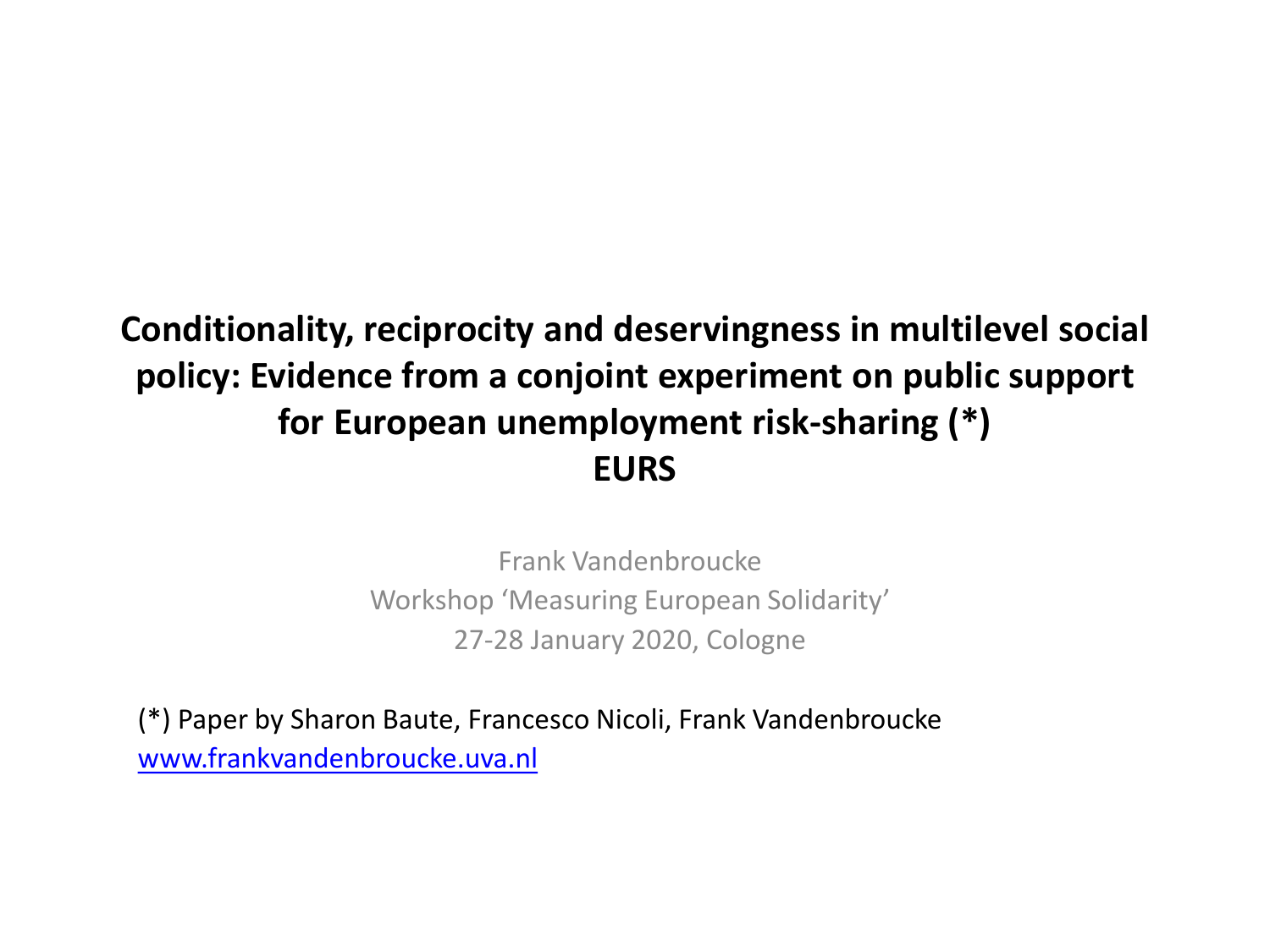**A survey experiment on** *EU unemployment reinsurance***: making people think…**

**13 EU Member States, 19,641 respondents, 2018**

- *Fixed points* of all the policy packages:
	- disbursement of EU support for a MS is triggered by significant increases in unemployment in that MS;
	- EU support is used to subsidize national unemployment systems;
	- common (minimum) floor to the generosity of unemployment benefit levels in all the participating countries.
- *Moving parts*:
	- generosity (3);
	- conditions w.r.t. training and education (2);
	- between-country redistribution (3) *=> 324 packages*
	- taxation (3);
	- EU or national administration (2);
	- conditions w.r.t. job search effort dimension (3).

Insurance and redistribution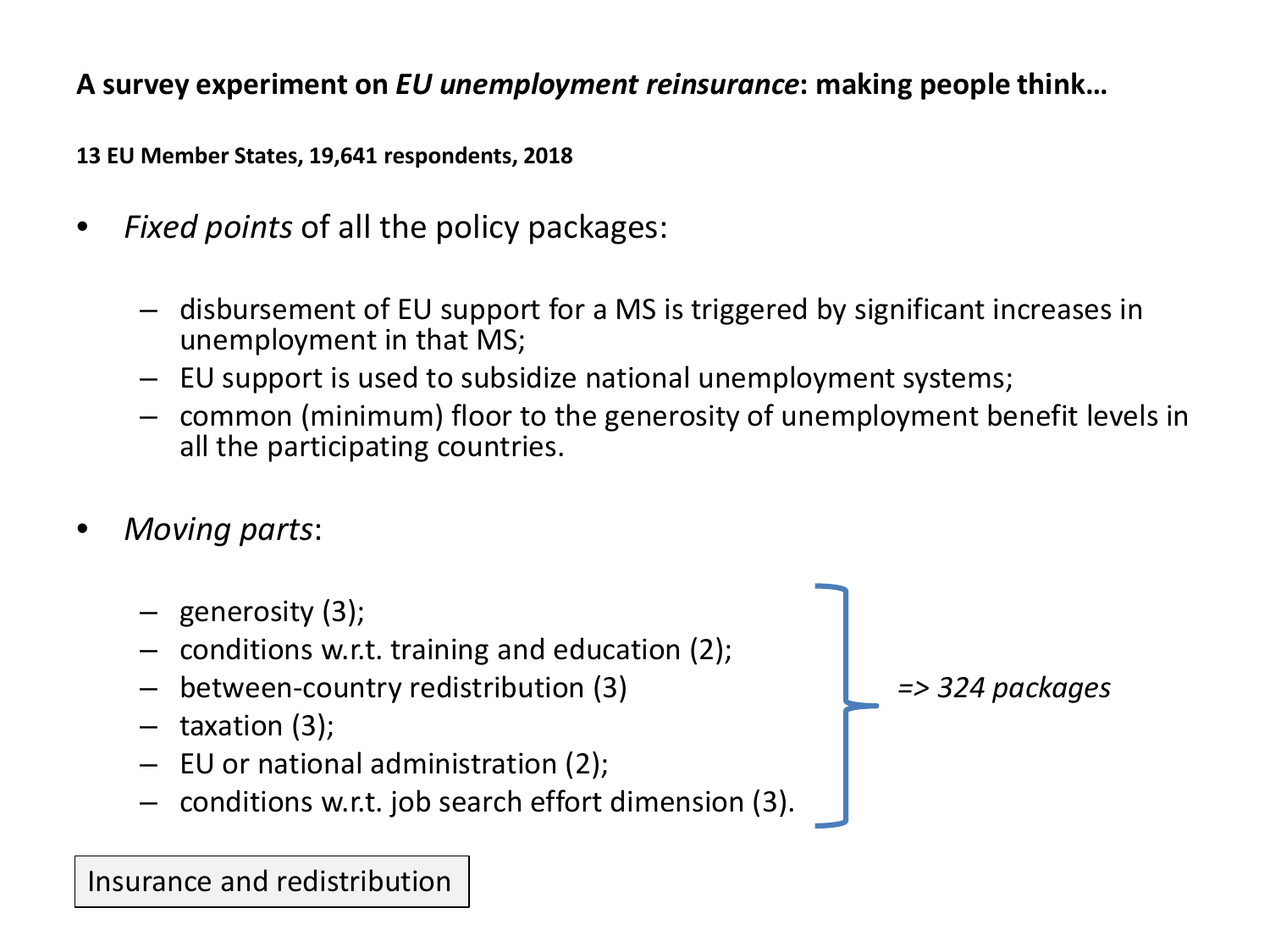# **IPSOS Screen shot (repeated 3 times):**

|                                                                                                               | Option 1                                                                                                                   | <b>Option 2</b>                                                                                                                                                                                         |  |  |
|---------------------------------------------------------------------------------------------------------------|----------------------------------------------------------------------------------------------------------------------------|---------------------------------------------------------------------------------------------------------------------------------------------------------------------------------------------------------|--|--|
| How much does the new programme subsidize<br>the national unemployment benefit, when a<br>country is in need? | 70% of the last wage, covering the first 6 months of<br>unemployment                                                       | 70% of the last wage, covering the first 6 months of unemployment                                                                                                                                       |  |  |
| Are there conditions for unemployed people?                                                                   | Yes, the unemployed must apply for at least one job<br>per week, and accept any suitable job offer, or lose<br>the benefit | Yes, the unemployed must apply for at least one job per week, and accept any<br>suitable job offer, or lose the benefit                                                                                 |  |  |
| Who will administer the programme?                                                                            | The European Union                                                                                                         | National governments                                                                                                                                                                                    |  |  |
| What is the long-term impact on the taxes you<br>have to pay?                                                 | In the long run, taxes will increase with 1% of<br>income only for the rich in your country                                | In the long run, taxes will increase with 0.5% of income for everyone in your<br>country                                                                                                                |  |  |
| Are there conditions that countries in need must<br>fulfil to obtain the support?                             | No conditions                                                                                                              | A country can only receive support if it offers education and training<br>opportunities for all its unemployed citizens                                                                                 |  |  |
| May some countries receive more support from<br>the programme than they pay into it?                          | No, in the long run countries cannot receive more<br>support from the programme than they paid into<br>the programme       | Yes, in the long run poor countries will receive more support from the<br>programme than they paid into it, while rich countries will receive less support<br>from the programme than they paid into it |  |  |
| Dependent variable<br>Which one of the two options for this European programme do you prefer?                 |                                                                                                                            |                                                                                                                                                                                                         |  |  |
| $\circ$ Option 1                                                                                              |                                                                                                                            |                                                                                                                                                                                                         |  |  |

 $\circ$  Option 2

How much are you in favour or against option 1?

 $\bigcirc$  Strongly in favour

 $\bigcirc$  Somewhat in favour

 $\bigcirc$  Neither in favour nor against

 $\bigcirc$  Somewhat against

 $\bigcirc$  Strongly against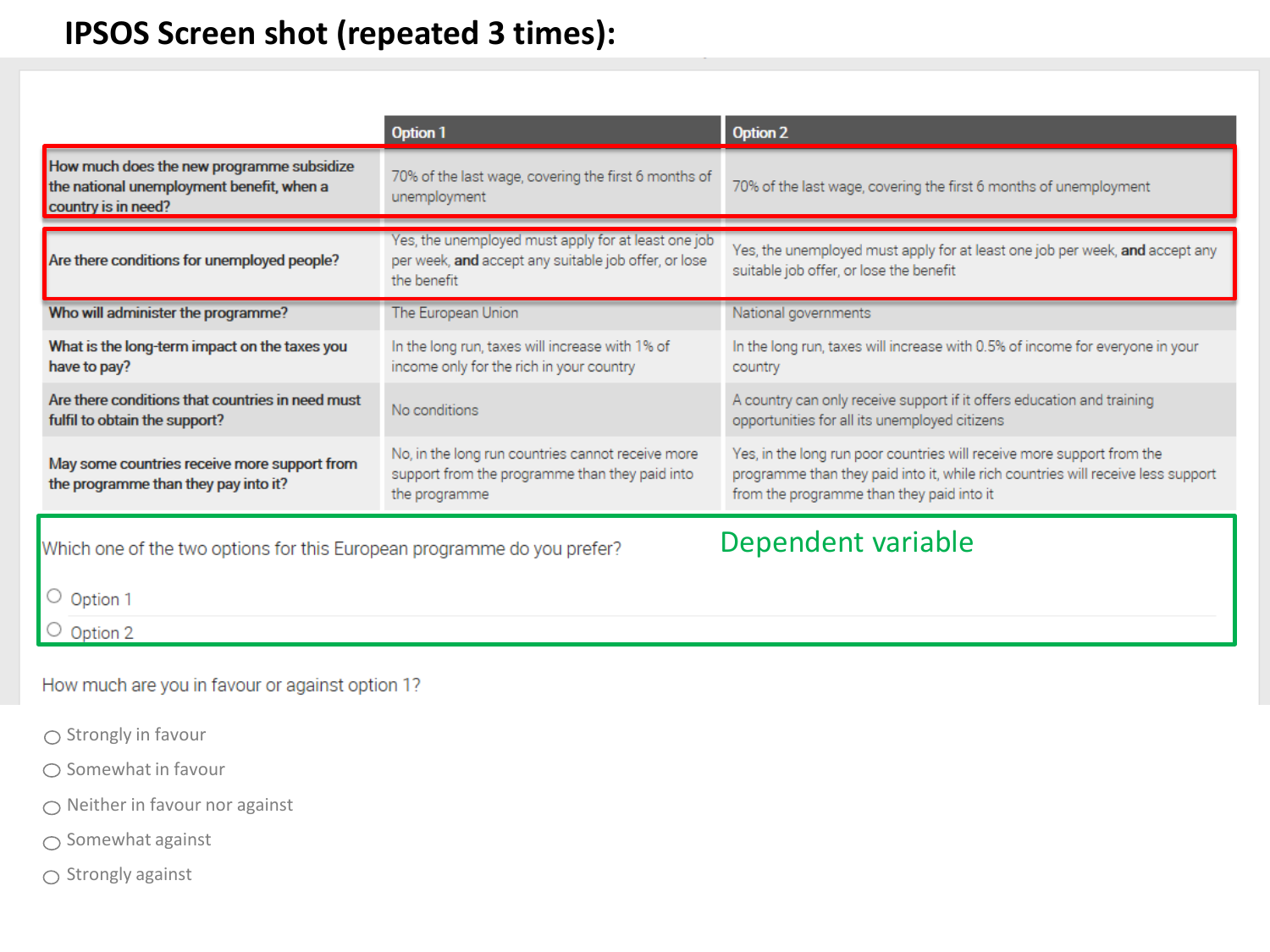## **Hypotheses**

- **H1**: Everything else equal, higher generosity generates stronger support for EURS packages (*generosity hypothesis*).
- **H2**: Everything else equal, stricter individual conditionality generates stronger support for EURS packages (*conditionality hypothesis*).
- **H3**: Everything else equal, when the EURS package is more generous, the positive effect of conditionality on support is stronger (*interaction hypothesis*).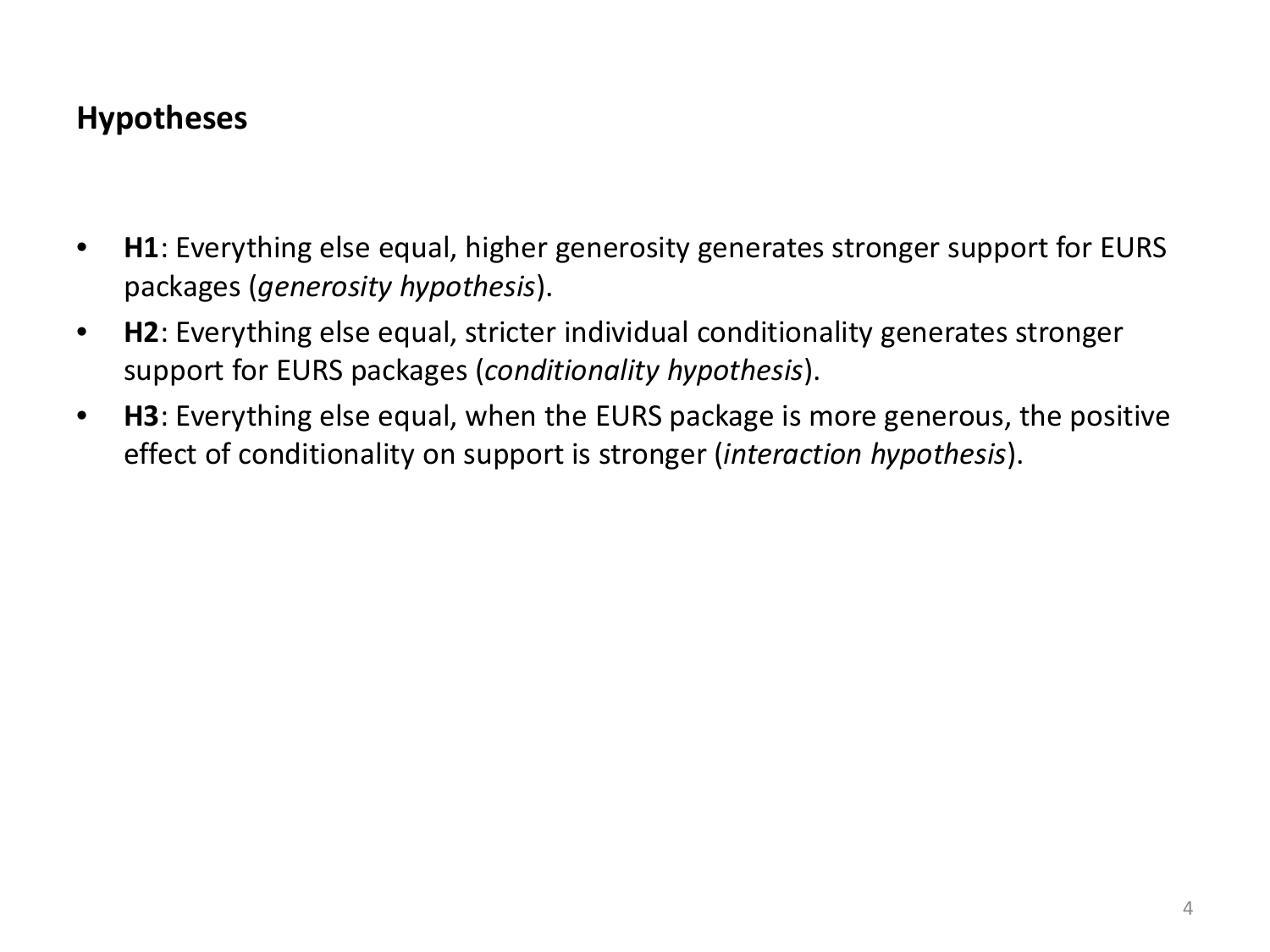# **Hypotheses**

- **H1**: Everything else equal, higher generosity generates stronger support for EURS packages (*generosity hypothesis*).
- **H2**: Everything else equal, stricter individual conditionality generates stronger support for EURS packages (*conditionality hypothesis*).
- **H3**: Everything else equal, when the EURS package is more generous, the positive effect of conditionality on support is stronger (*interaction hypothesis*).

*Perception of the deservingness of the unemployed (cf. CARIN, van Oorschot):*

*Need*: perceived standard of living of the unemployed in the respondent's country.

*Control* : agreement with the statement "Most unemployed people do not try to find a job".

*Identity*: "How important is for you the well-being of the following groups of people? People in other EU countries".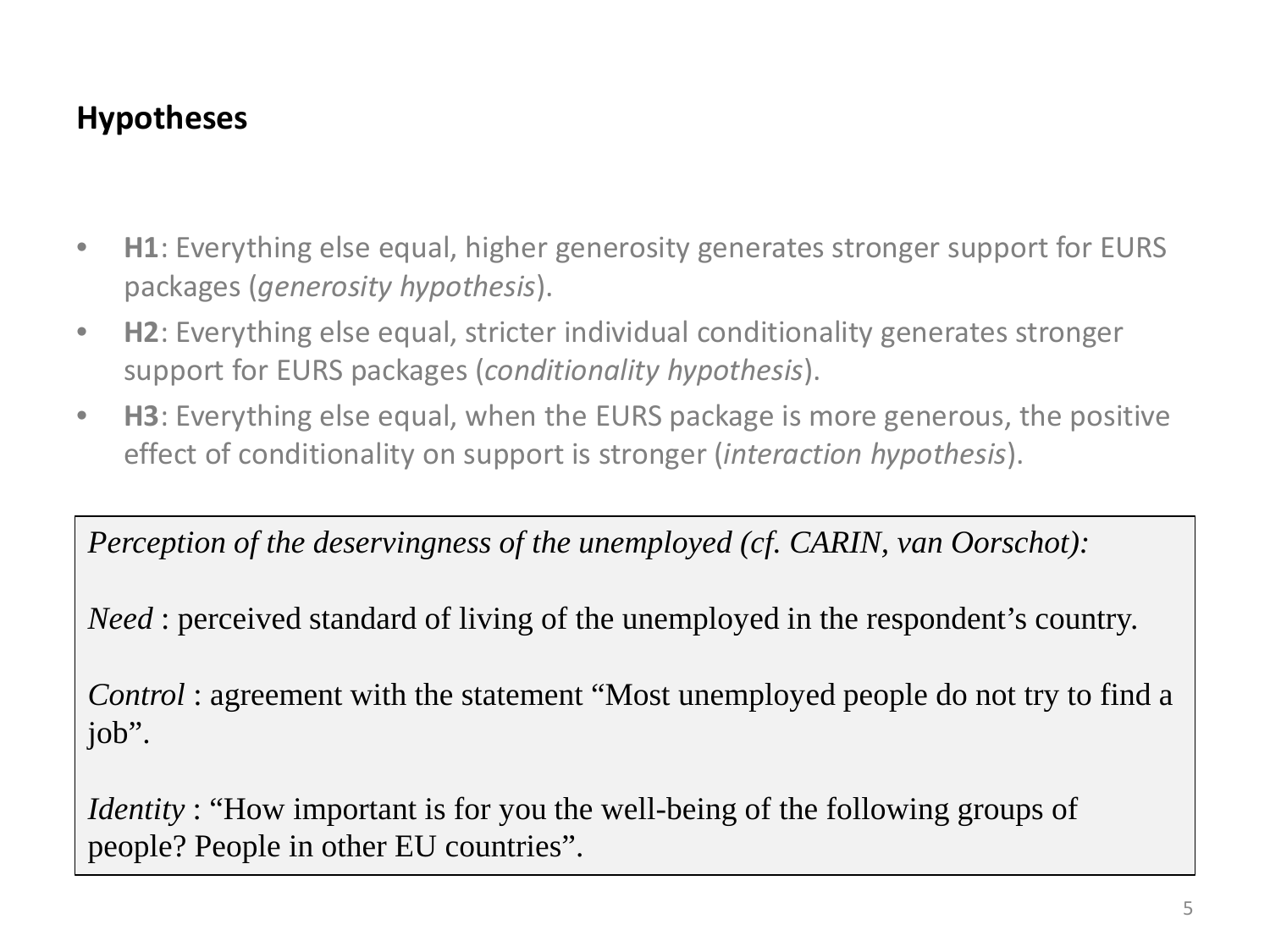## **Hypotheses**

- **H1**: Everything else equal, higher generosity generates stronger support for EURS packages (*generosity hypothesis*).
- **H2**: Everything else equal, stricter individual conditionality generates stronger support for EURS packages (*conditionality hypothesis*).
- **H3**: Everything else equal, when the EURS package is more generous, the positive effect of conditionality on support is stronger (*interaction hypothesis*).
- **H4**: Everything else equal, the impact of generosity on support for EURS packages is less positive if respondents consider the unemployed as undeserving on the basis of their need (H4a), control (H4b) and identity (H4c).
- **H5**: Everything else equal, the impact of conditionality on support for EURS packages is more positive if respondents consider the unemployed as undeserving on the basis of their need (H5a), control (H5b) and identity (H5c).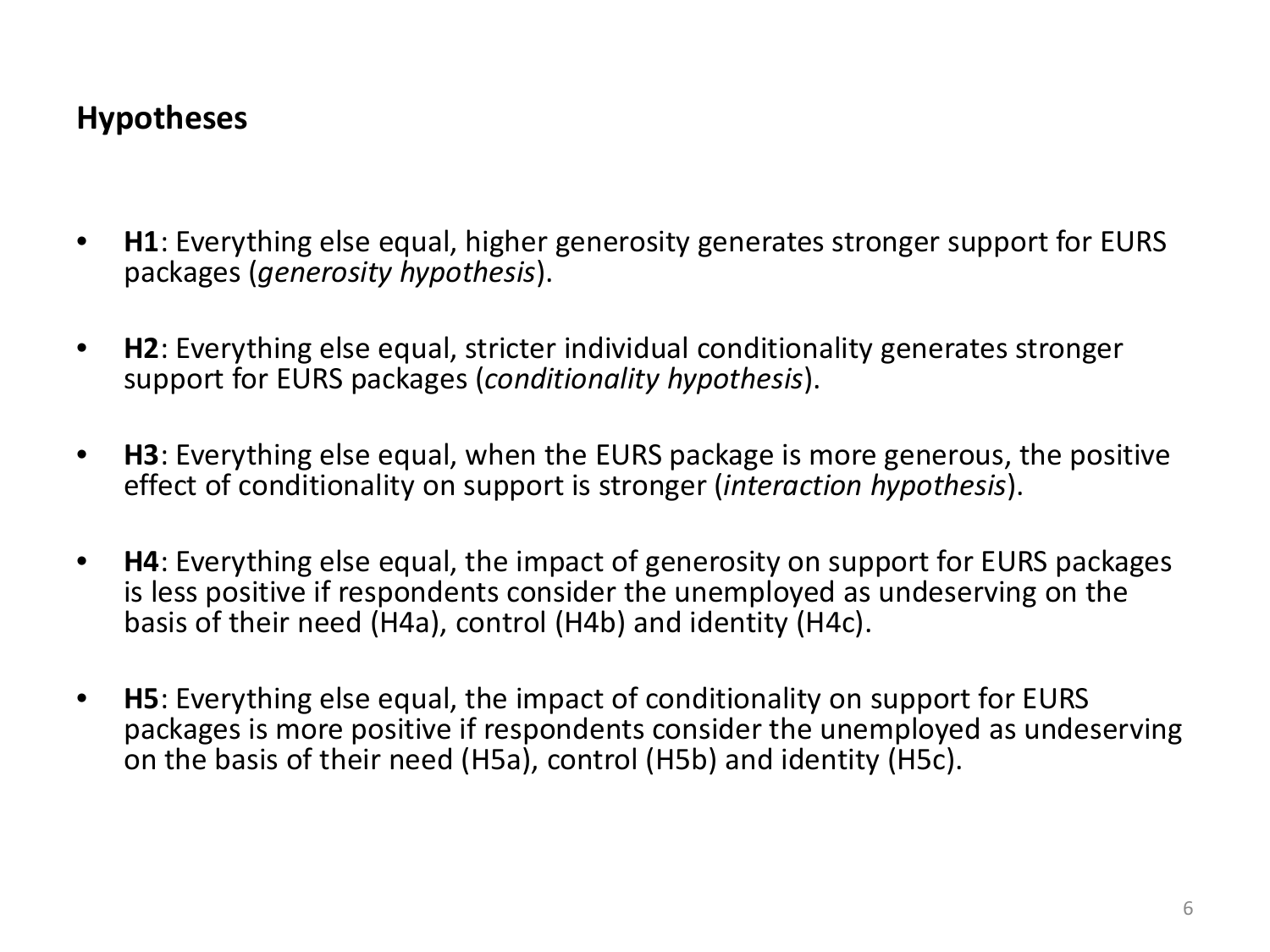#### **Impact of generosity, conditionality, interaction (Table 1)**

|                         |                          | Model <sub>1</sub> | <b>Model 2</b> |
|-------------------------|--------------------------|--------------------|----------------|
|                         |                          | Estimate           | Estimate       |
| <b>Generosity</b>       | 40%                      | Ref.               | Ref.           |
|                         | 60%                      | $0.117***$         | $0.100***$     |
|                         | 70%                      | $0.152***$         | $0.129***$     |
| <b>Conditionality</b>   | No conditions            | Ref.               | Ref.           |
|                         | Accept any job           | $0.102***$         | $0.084***$     |
|                         | Accept any job and apply | $0.096***$         | $0.074***$     |
| <b>Conditionality x</b> | Accept any job x 60%     |                    | $0.027*$       |
| <b>Generosity</b>       |                          |                    |                |
|                         | Accept any job x 70%     |                    | $0.029**$      |
|                         | Accept any job and apply |                    | $0.027*$       |
|                         | x 60%                    |                    |                |
|                         | Accept any job and apply |                    | $0.040***$     |
|                         | x 70%                    |                    |                |

OLS linear regression DV: binary choice

Includes 4 other dimensions of packages

R²: 0.0398 (M1); 0.0400 (M2)

N: 66,918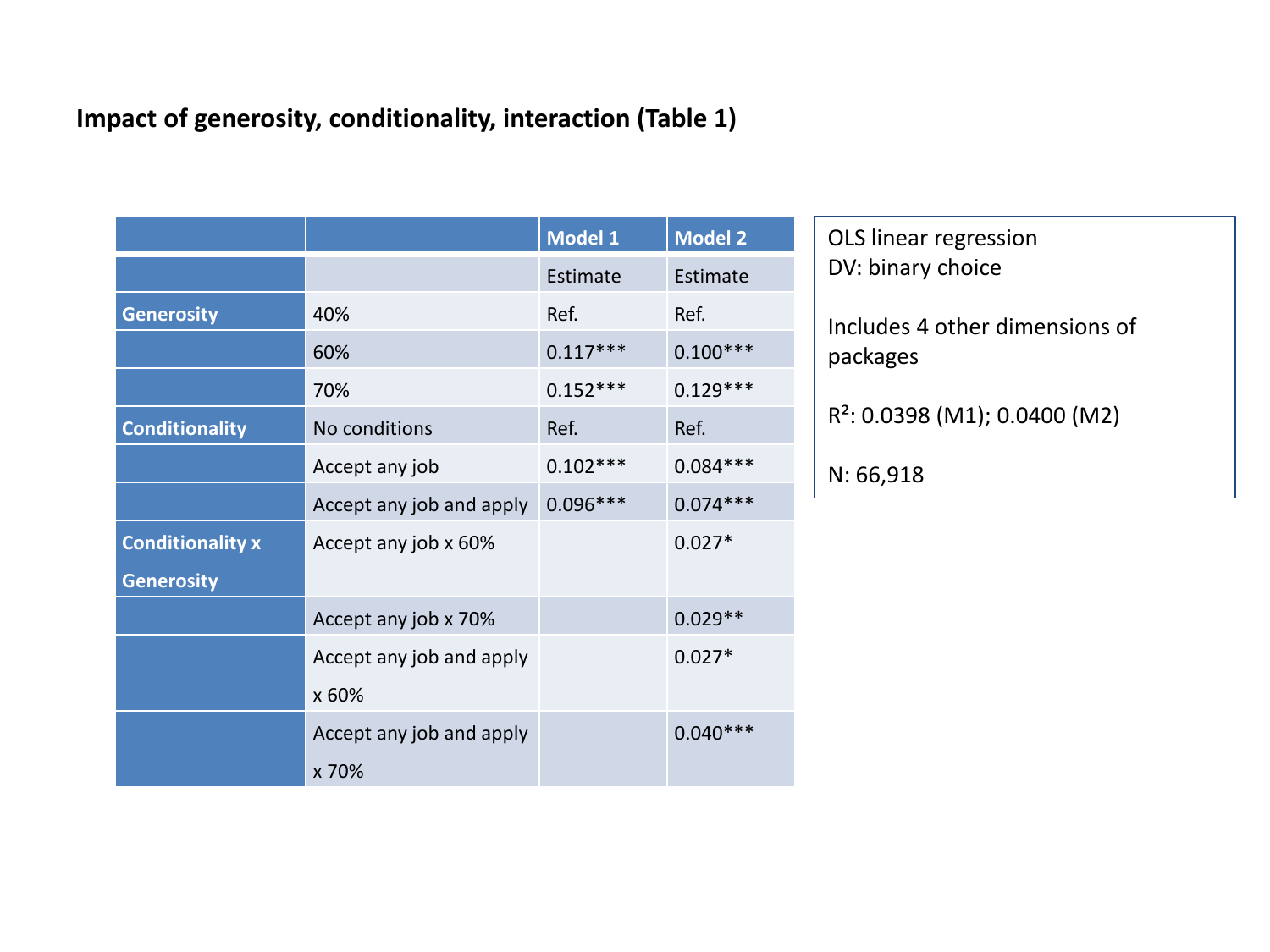|                       |                                     | <b>Model 3 Generosity</b> | <b>Model 4 Conditionality</b> |
|-----------------------|-------------------------------------|---------------------------|-------------------------------|
| <b>Deservingness</b>  | <b>Need</b>                         | $0.048**$                 | $-0.110***$                   |
|                       | Control                             | $0.097***$                | $-0.176***$                   |
|                       | Identity                            | 0.010                     | $0.051***$                    |
| <b>Generosity</b>     | 40%                                 | Ref.                      | Ref.                          |
|                       | 60%                                 | $0.108**$                 | $0.117***$                    |
|                       | 70%                                 | $0.100**$                 | $0.152***$                    |
|                       | Need x 60%                          | $-0.026$                  |                               |
|                       | Need x 70%                          | $-0.117***$               |                               |
|                       | Control x 60%                       | $-0.134***$               |                               |
|                       | Control x 70%                       | $-0.156***$               |                               |
|                       | Identity x 60%                      | $-0.012$                  |                               |
|                       | Identity x 70%                      | $-0.015$                  |                               |
| <b>Conditionality</b> | No conditions                       | Ref.                      | Ref.                          |
|                       | Accept any job                      | $0.103***$                | $-0.027$                      |
|                       | Accept any job and apply            | $0.096***$                | 0.020                         |
|                       | Need x accept any job               |                           | $0.187***$                    |
|                       | Need x accept any job and apply     |                           | $0.145***$                    |
|                       | Control x accept any job            |                           | $0.250***$                    |
|                       | Control x accept any job and apply  |                           | $0.279***$                    |
|                       | Identity x accept any job           |                           | $-0.077**$                    |
|                       | Identity x accept any job and apply |                           | $-0.075**$                    |
| Income                | Income                              | $-0.004$                  | $-0.074***$                   |
|                       | Income x 60%                        | $-0.003$                  |                               |
|                       | Income x 70%                        | 0.015                     |                               |
|                       | Income x accept job                 |                           | $0.120***$                    |
|                       | Income x accept job and apply       |                           | $0.102***$                    |
| Left ideology         | Left                                | $-0.132***$               | $0.122***$                    |
|                       | Left x 60%                          | $0.133***$                |                               |
|                       | Left x 70%                          | $0.262***$                |                               |
|                       | Left x accept job                   |                           | $-0.152***$                   |
|                       | Left x accept iob and apply         |                           | $-0.212***$                   |

### **The role of deservingness attitudes (Table 2)**

| OLS linear regression<br>DV: binary choice |  |
|--------------------------------------------|--|
| Includes 4 other dimensions of<br>packages |  |
| R <sup>2</sup> : 0.0452 (M3); 0.0526 (M4)  |  |
| N: 66,918                                  |  |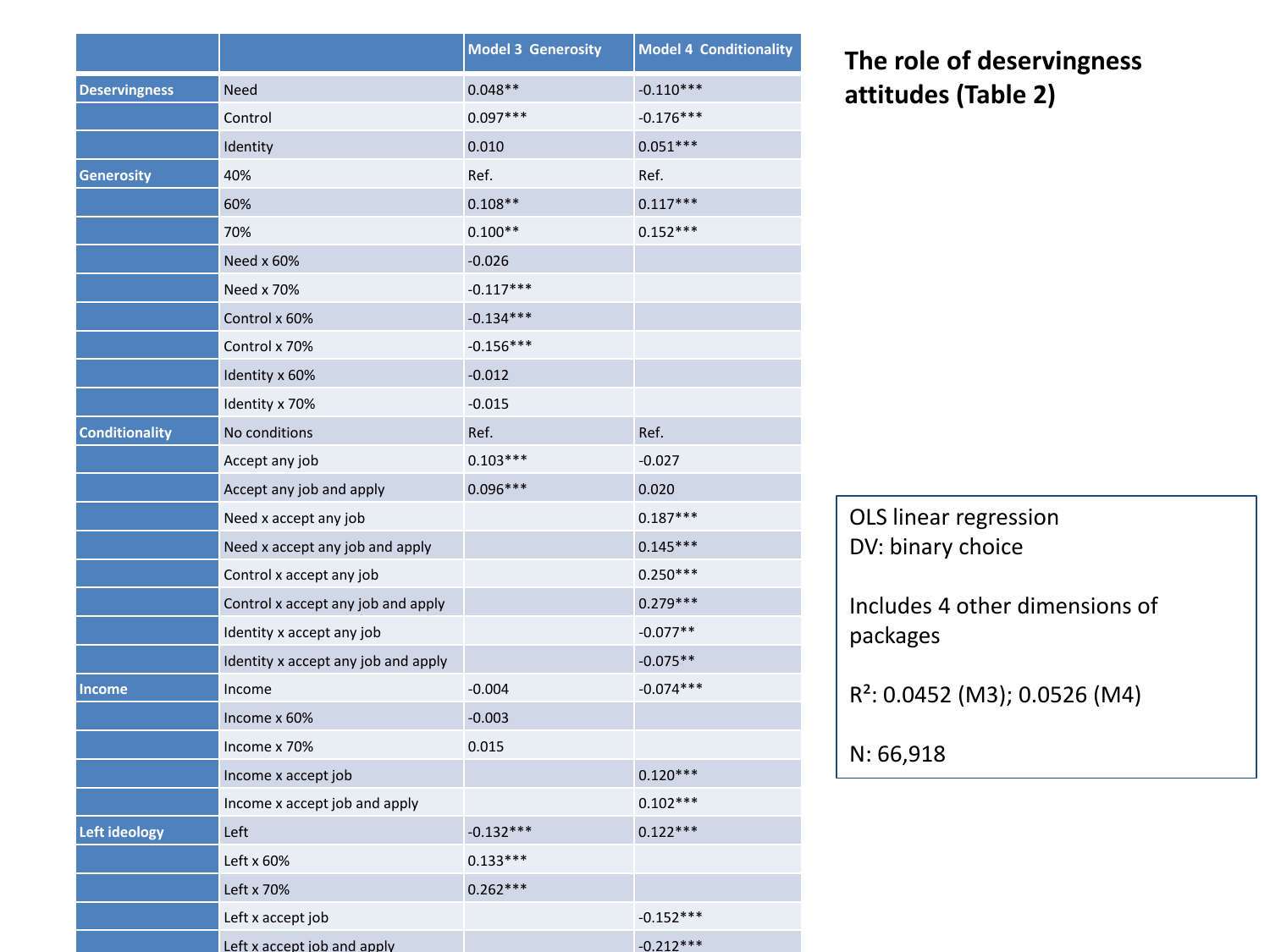#### **H1 (generosity) and H2 (conditionality):**

**Average Marginal Component Effects (AMCEs) of generosity and conditionality attributes on support for EURS (Figure B)**



OLS linear regression; DV: Binary Choice (horizontal axis: ppt increase in probability of choosing a package) Dots represent AMCEs and bars the 95% confidence intervals.

Dots without bars represent the baseline category of each dimension.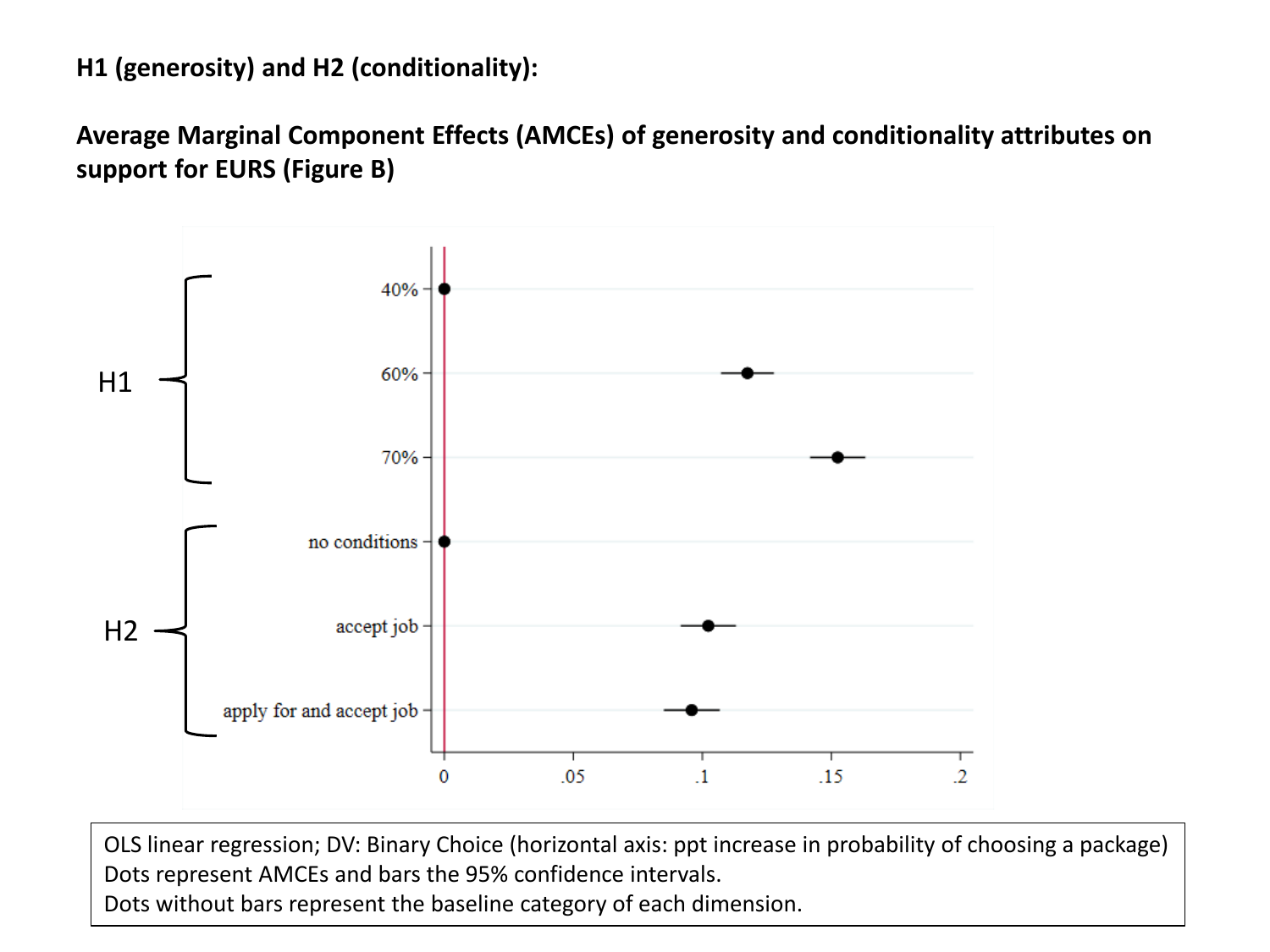#### **H3: interaction hypothesis**

#### **Average Marginal Effects of individual conditionality at different levels of benefit generosity (Figure 3)**



Markers represent coefficients and horizontal spikes the 95 percent confidence intervals. Baseline is 'no conditions'. ! Robustness check with rating support as DV: not significant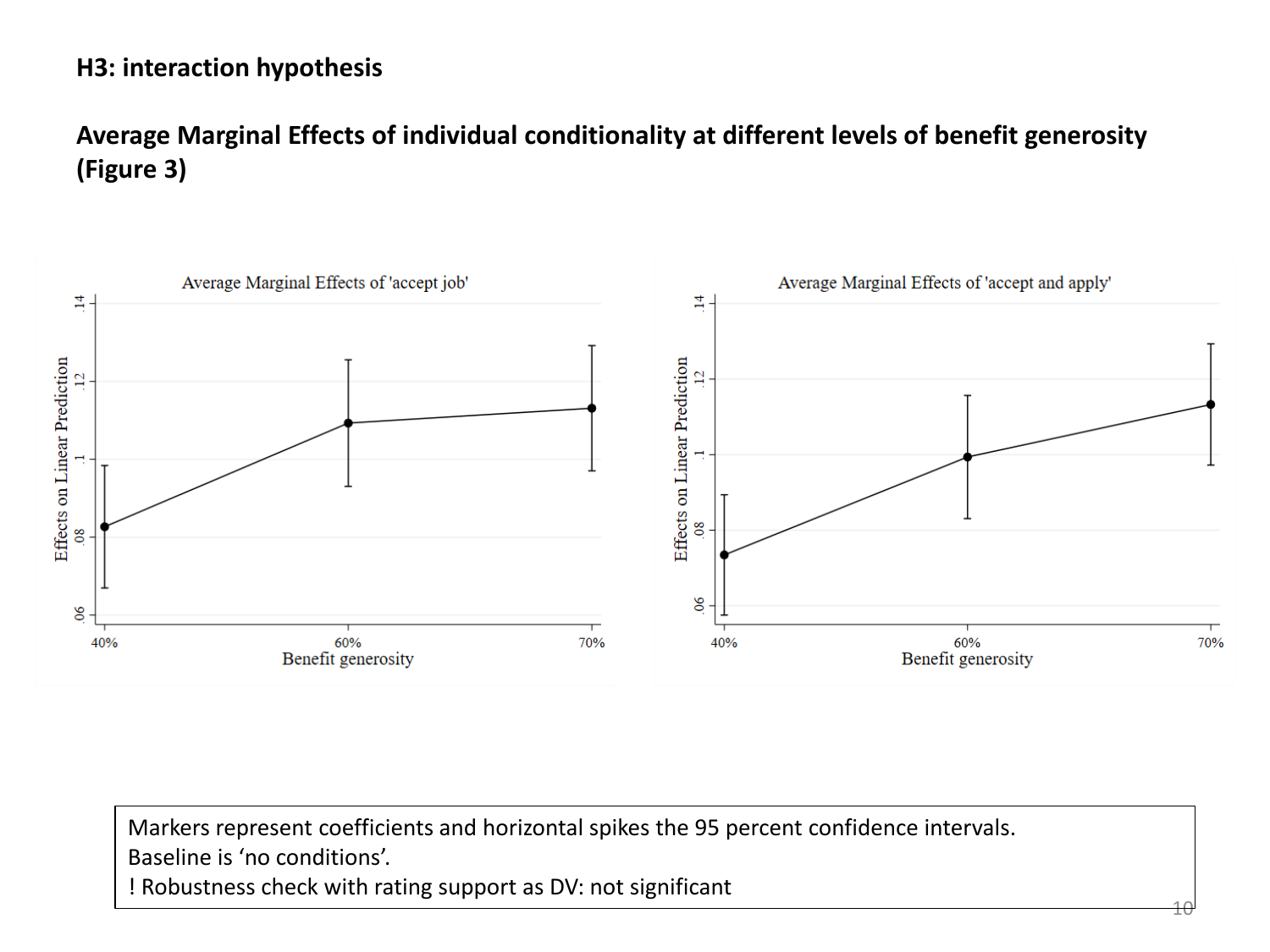#### **H4 & H5: impact of deservingness (Figure 4)**

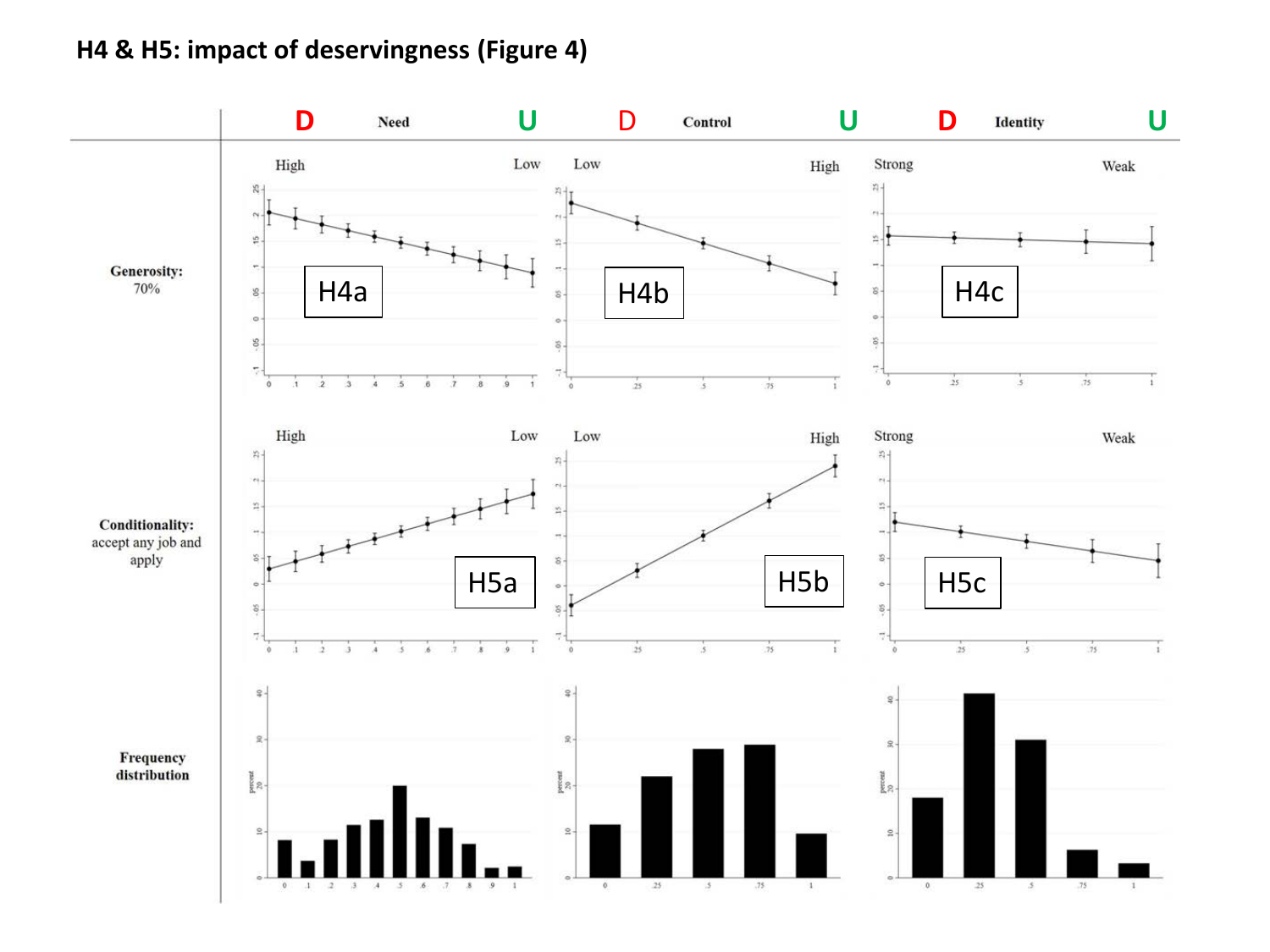#### **Impact of left-right ideology and relative income position (Figure I)**

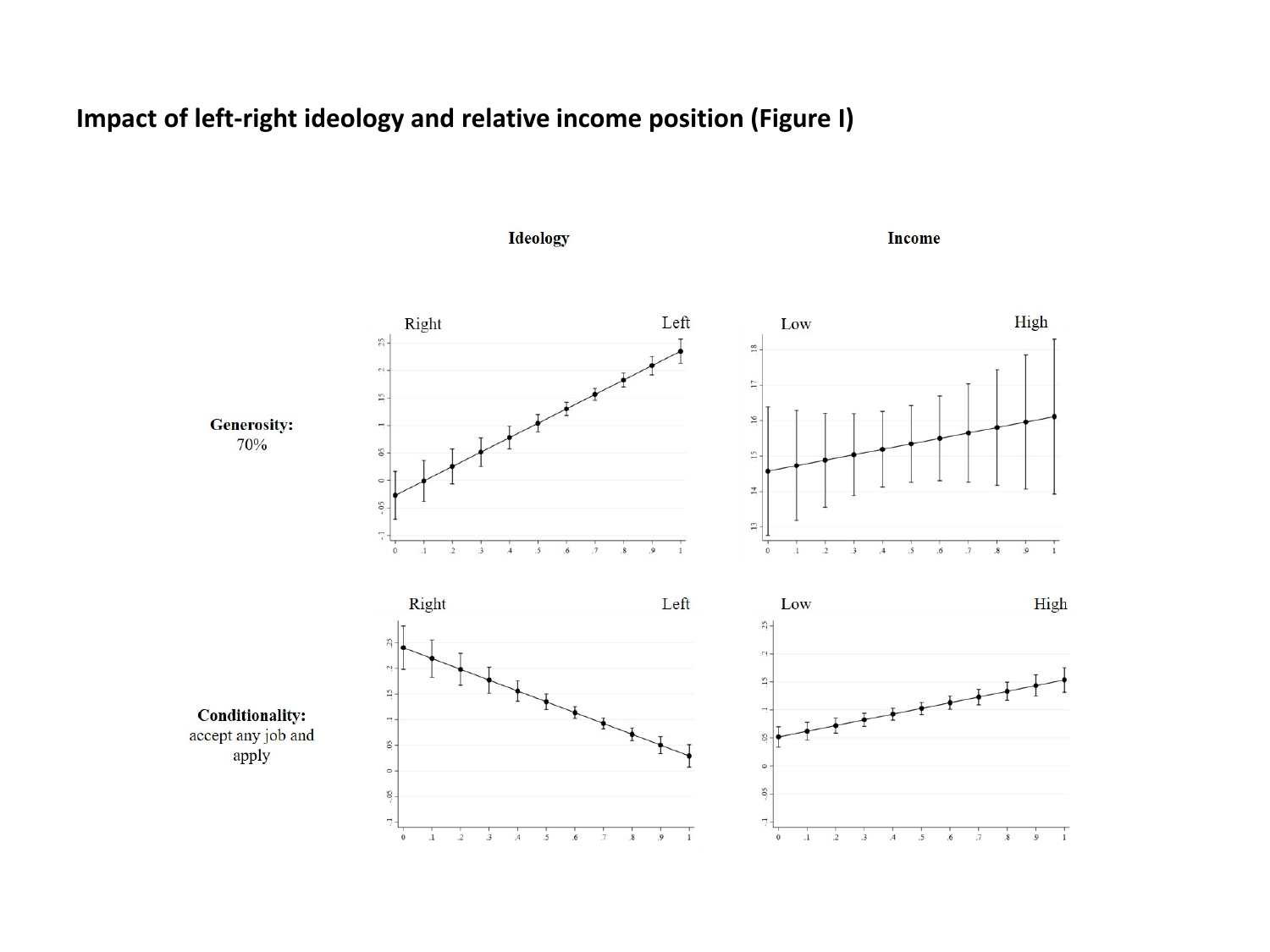### **Hypotheses: vindicated, vindicated with nuance, not vindicated**

- **H1**: Everything else equal, higher generosity generates stronger support for EURS packages (*generosity hypothesis*):
- **H2**: Everything else equal, stricter individual conditionality generates stronger support for EURS packages (*conditionality hypothesis*).
- **H3**: Everything else equal, when the EURS package is more generous, the positive effect of conditionality on support is stronger (*interaction hypothesis*).
- **H4**: Everything else equal, the impact of generosity on support for EURS packages is less positive if respondents consider the unemployed as undeserving on the basis of their need (**H4a**), control (**H4b**) and identity (**H4c**).
- **H5**: Everything else equal, the impact of conditionality on support for EURS packages is more positive if respondents consider the unemployed as undeserving on the basis of their need (**H5a**), control (**H5b**) and identity (**H5c**).
- Left-right ideology also important (both for generosity and conditionality); income important for conditionality